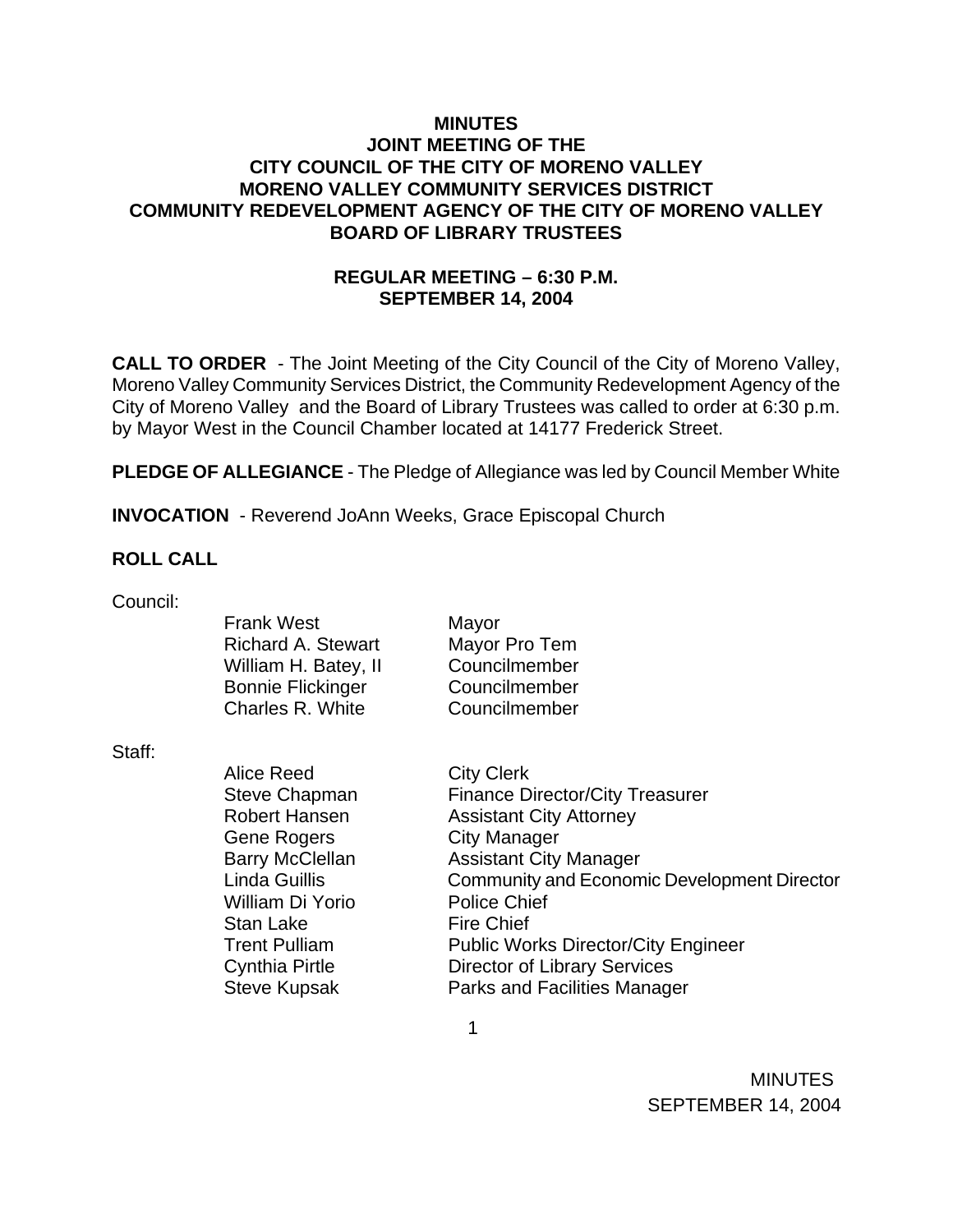Denese Wilson Human Resources Director Betsy Adams **Administrative Services Director** 

Introduction of the following new staff members:

John Terell introduced Antonia Cooney and Gabriel Diaz, Associate Planners;

Prem Kumar introduced Nabil Fraywat, Senior Engineer;

Cynthia Pirtle introduced Paula Smus, Librarian; and

Steve Kupsak introduced Kimberly Naucler, Management Analyst I

# **ADJOURNMENT TO SPECIAL CITY COUNCIL MEETING**

# **SPECIAL MEETING OF THE MORENO VALLEY CITY COUNCIL**

### **CALL TO ORDER**

### **G. REPORTS**

G1. RESOLUTION SUPPORTING THE MARCH JOINT POWERS AUTHORITY AIR CARGO PROPOSAL

Mayor West opened the agenda item for public comments; there being none, public comments were closed.

 Council Member White made a motion, seconded by Council Member Flickinger to adopt Resolution No. 2004-68. Motion carried 5-0. Roll call vote.

Resolution No. 2004-68

 A Resolution of the City Council of the City of Moreno Valley, California, Supporting the March Joint Powers Authority Cargo Proposal

# **RECONVENE REGULARLY SCHEDULED CITY COUNCIL MEETING**

2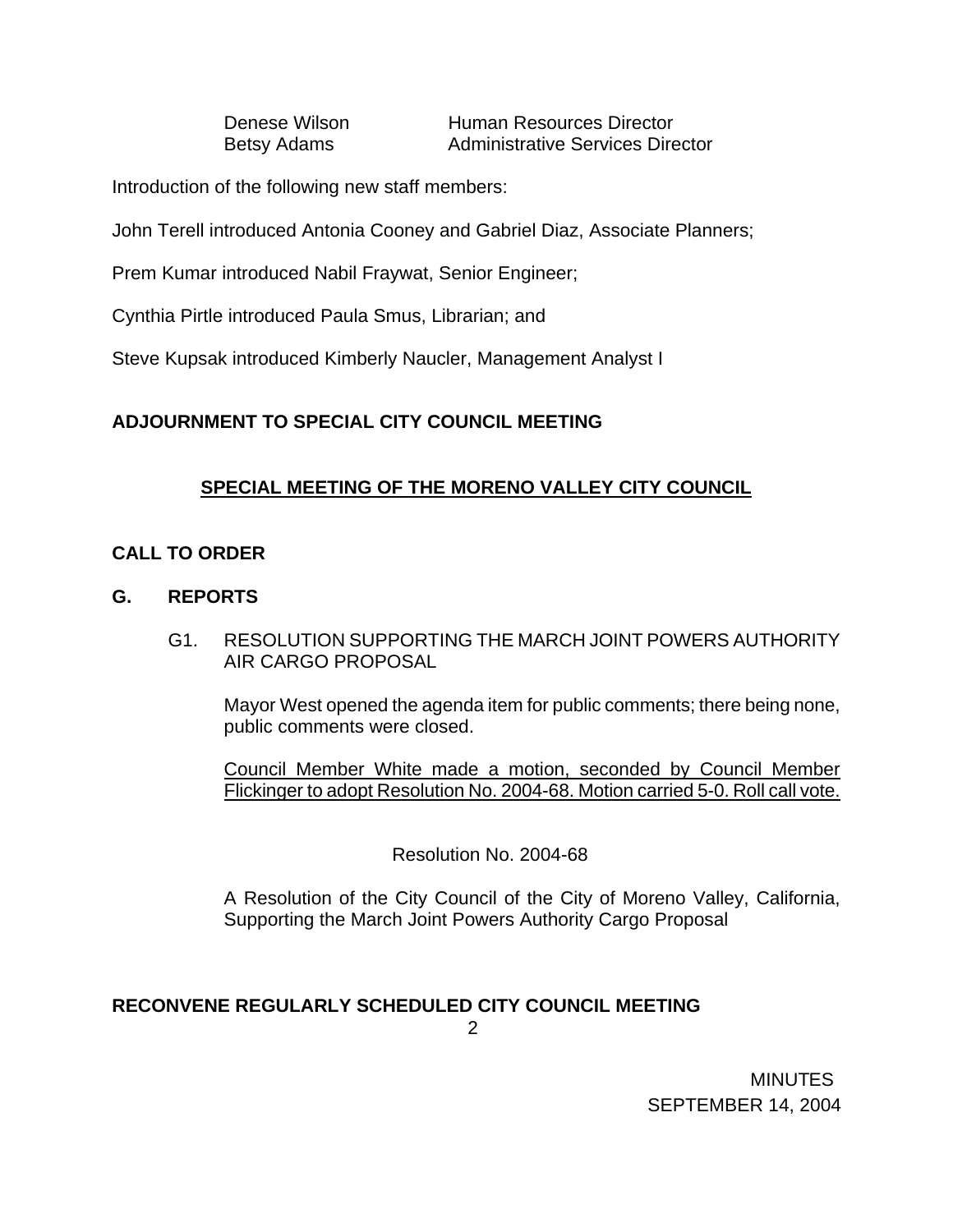## **JOINT CONSENT CALENDARS (SECTIONS A-D) OF THE CITY COUNCIL OF THE CITY OF MORENO VALLEY, MORENO VALLEY COMMUNITY SERVICES DISTRICT, COMMUNITY REDEVELOPMENT AGENCY OF THE CITY OF MORENO VALLEY AND THE BOARD OF LIBRARY TRUSTEES**

Mayor West opened the agenda items for the Consent Calendars for public comments; there being none, public comments were closed.

Council Member Batey made a motion, seconded by Council Member White to approve the Consent Calendars in their entireties, except for Item A11, which was continued to the regular City Council meeting of September 28, 2004. Motion carried 5-0. Roll call vote.

# **A. CONSENT CALENDAR** - **CITY COUNCIL**

- A1. ORDINANCES FIRST READING BY TITLE ONLY Waived reading of all Ordinance Introductions and read by title only.
- A2. MINUTES REGULAR MEETING OF AUGUST 24, 2004 Approved as submitted.
- A3. MODIFICATION TO CONDITIONS OF APPROVAL FOR TRACTS 22709, 22709-1, AND 31128 TO PERMIT THE ISSUANCE OF ADDITIONAL BUILDING PERMITS IN TRACT 22709-1 Approved the modification of the Conditions of Approval and allow DR Horton (formally Western Pacific Housing) to obtain the final 29 building permits for Tracts 22709 and 22709-1, in exchange for holding building permits for 13 lots in their adjacent Tract 31128 until the park construction is completed.
- A4. ACCEPT AND APPROVE REIMBURSEMENT AGREEMENT BETWEEN CITY OF RIVERSIDE AND CITY OF MORENO VALLEY FOR IMPROVEMENTS TO DAY STREET BETWEEN STATE ROUTE 60 AND IRONWOOD AVENUE - PROJECT NO. 05-41678724 Accepted and approved the Reimbursement Agreement between City of Riverside and City of Moreno Valley for Improvements to Day Street between State Route 60 and Ironwood Avenue; and authorized the Mayor to execute the Reimbursement Agreement between City of Riverside and City of Moreno Valley for Improvements to Day Street between State Route 60 and Ironwood Avenue.
- A5. AUTHORIZATION TO AWARD THE CONSTRUCTION CONTRACT FOR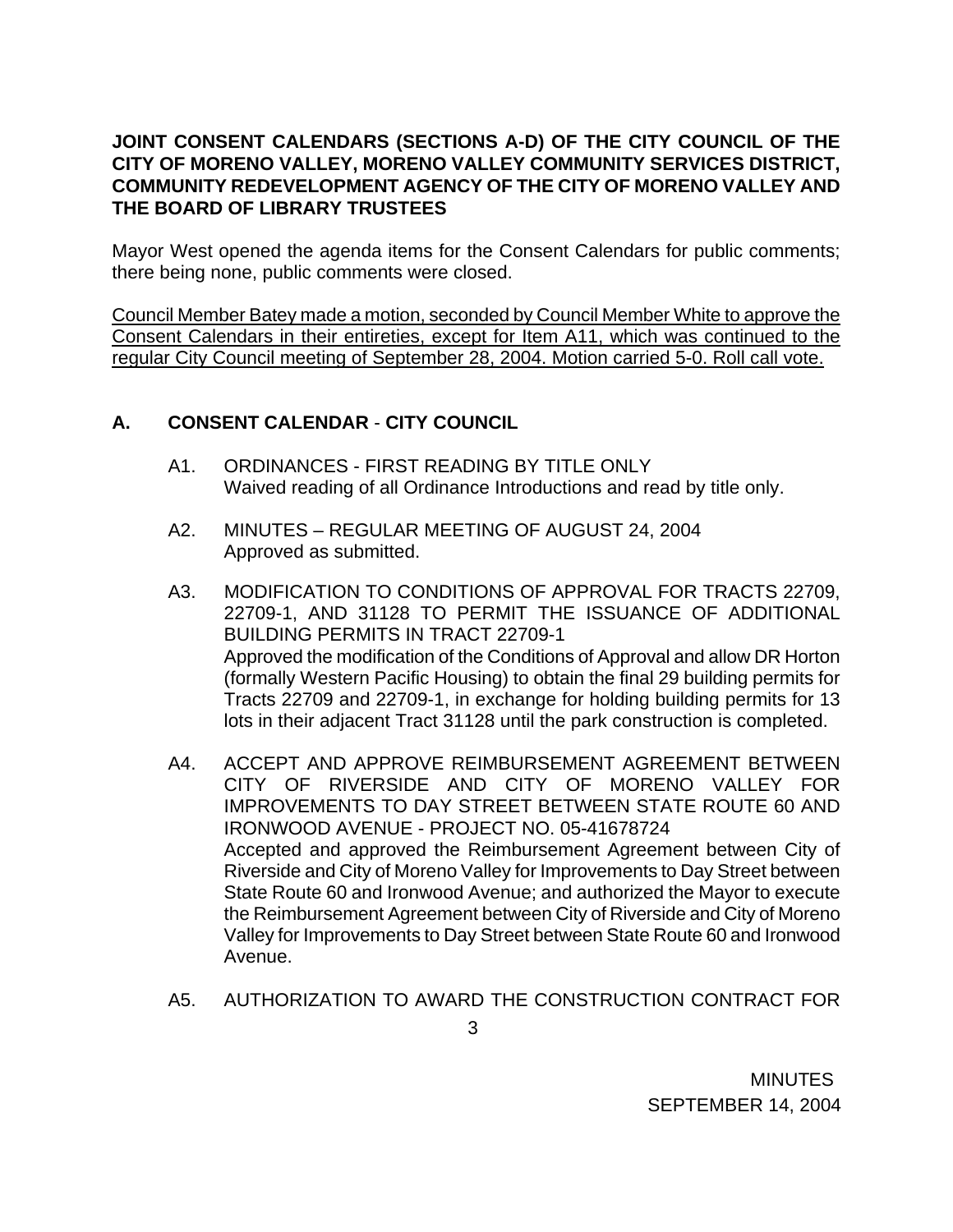THE SB 821 PERRIS BOULEVARD SIDEWALK PROJECT BETWEEN DRACAEA AVENUE AND EUCALYPTUS AVENUE, AND ALESSANDRO BOULEVARD SIDEWALK IMPROVEMENTS BETWEEN ELSWORTH STREET AND GRANT STREET, PROJECT NOS. 04-12272220 AND 03- 89280023

 Awarded the construction contract for the SB821 Perris Boulevard Sidewalk Project between Dracaea Avenue and Eucalyptus Avenue and Alessandro Boulevard Sidewalk Improvements between Elsworth Street and Grant Street to Elite Bobcat Service, Inc., 1320 East Sixth Street, Suite 100, Corona, California 92879-1700, the lowest responsible bidder; authorized the Mayor to execute a contract with Elite Bobcat Service, Inc.; and authorized the issuance of two Purchase Orders for Elite Bobcat Service, Inc. in the amounts of \$44,680 (the bid amount plus 10% contingency) for the Perris Boulevard Sidewalk Improvements (Account No. 122.72220), and \$201,933 (the bid amount plus 10% contingency) for the Alessandro Boulevard Sidewalk Improvements (Account No. 892.80023) when the contract has been signed by all parties.

- A6. MORENO VALLEY RECREATION & CONFERENCE CENTER APPROVE OFFER OF DEDICATION FOR EASEMENT AND RIGHT OF WAY FOR PUBLIC UTILITY PURPOSES. SOUTH SIDE OF ALESSANDRO BOULEVARD, 200' WEST OF FREDERICK STREET Approved the Offer of Dedication dedicating an easement and right of way for public utility purposes for property located on the Moreno Valley Recreation & Conference Center site; authorized the Mayor to execute the Offer of Dedication; and directed the City Clerk to forward the signed Offer of Dedication to the County Recorder's Office for recordation.
- A7. PARCEL MAP 20995 APPROVE THE EXONERATION OF THE LANDSCAPE & IRRIGATION FAITHFUL PERFORMANCE AND MATERIAL & LABOR BONDS – SOUTHEAST CORNER OF ALESSANDRO BOULEVARD AND ELSWORTH STREET - SUBDIVIDER – NEWHOPE PROPERTIES III, CGP - FOUNTAIN VALLEY, CA 92708 Approved the exoneration of the Landscape & Irrigation Faithful Performance and Material & Labor Bonds for Parcel Map 20995; and authorized the City Engineer to exonerate the Landscape & Irrigation Faithful Performance and Material & Labor Bonds for Parcel Map 20995.
- A8. ADOPT RESOLUTION NO. 2004-67 TO APPROVE AMENDING THE DISADVANTAGED BUSINESS ENTERPRISE (DBE) PROGRAM REQUIRED CONTRACT CLAUSES FOR PROMPT PAYMENT, RELEASE OF RETAINAGE TO THE CONTRACTORS AND SUBCONTRACTORS,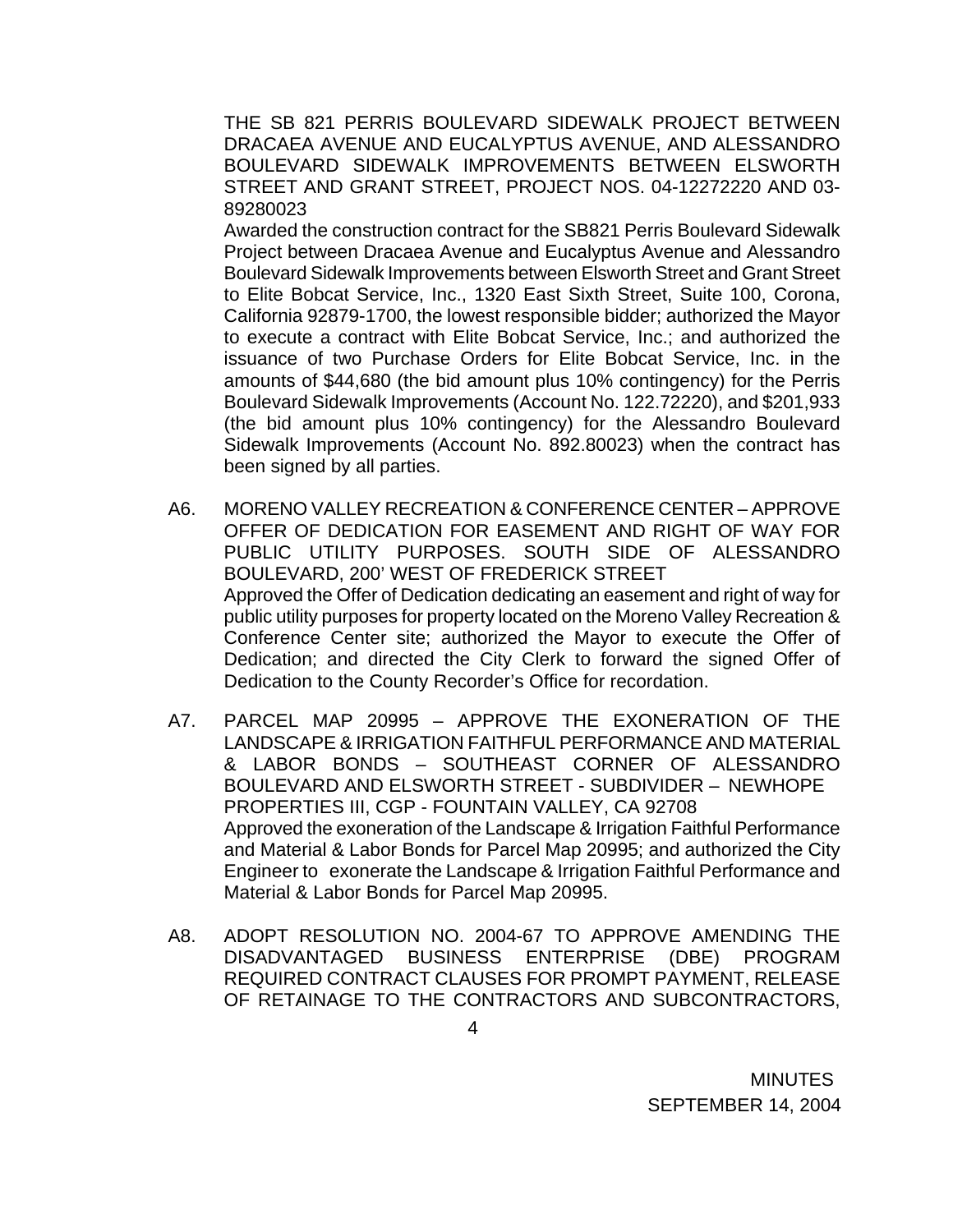AND AUTHORIZE THE PUBLIC WORKS DIRECTOR TO ACCEPT INCREMENTAL COMPLETED PORTIONS OF THE WORK

 Adopted Resolution No. 2004-67, to approve amending the Disadvantaged Business Enterprise (DBE) Program required contract clauses for prompt payment; approved prompt payment clause allowing for prompt progress payment to subcontractors and release of retainage to the contractors and subcontractors based on incremental acceptance of completed portions of the work in accordance with federal regulations 49 CFR 26.29; and authorized the Public Works Director to accept incremental completed portions of the work for prompt payment of retainage.

### Resolution No. 2004-67

 A Resolution of the City Council of the City of Moreno Valley, California, Approving the Amendment of the Disadvantaged Business Enterprise (DBE) Program Required Contract Clauses for Prompt Payment, Release of Retainage to the Contractors and Subcontractors, and Authorize the Public Works Director to Accept Incremental Completed Portions of the Work

### A9. AWARD BID FOR REPLACEMENT STREET SWEEPER

 Appropriated an additional \$22,618.40 from equipment replacement reserve; awarded the bid for purchase of an Elgin Eagle Street Sweeper to Haaker Equipment Company, Pomona, California, as being in the best interest of the City; authorized the Finance Director to issue a purchase order to Haaker Equipment Company in the amount of \$230,618.40; and authorized the Maintenance and Operations Manager to enter into contract with the Mobile Source Air Pollution Reduction Review Committee (MSRC) Local Government Match Program for reimbursement in the amount of \$20,000 toward the purchase of the replacement Street Sweeper.

- A10. PA02-0115 ACCEPT BONDS AND AGREEMENT FOR PUBLIC RIGHT-OF-WAY IMPROVEMENTS - SOUTH SIDE OF IRONWOOD AVENUE, EAST OF REDLANDS BOULEVARD - SUBDIVIDER - TRINITY BAPTIST CHURCH OF SUNNYMEAD, MORENO VALLEY, CA 92553 Accepted the bonds and Agreement for Public Improvements for PA02-0115; authorized the Mayor to execute the agreement; and directed the City Clerk to forward the signed agreement to the County Recorder's office for recordation.
- A11. LEASE AGREEMENT WITH AMR FOR FIRE STATION USE Council Member Batey made a motion, seconded by Mayor Pro Tem Stewart to continue to the regular City Council Meeting of September 28, 2004.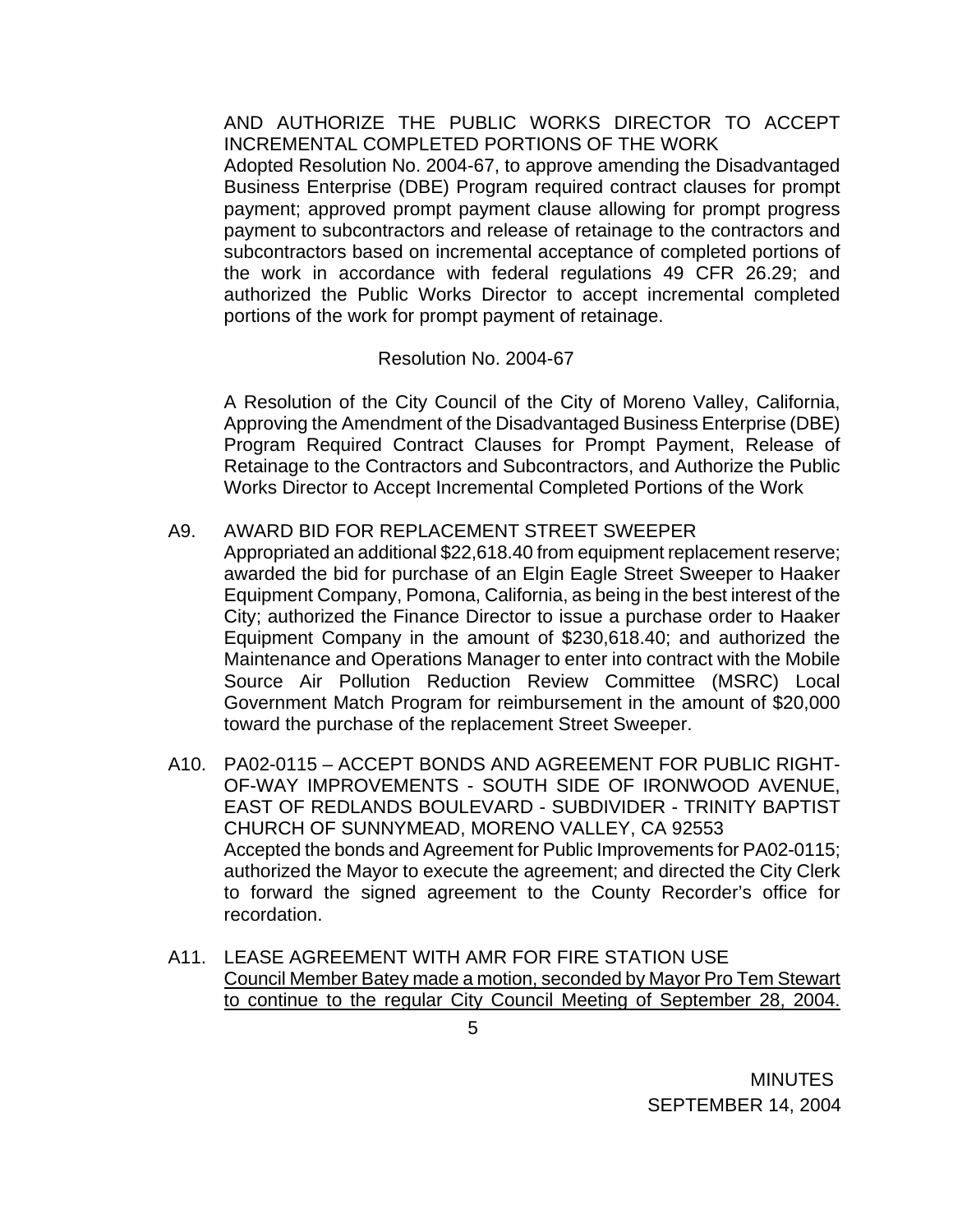Motion carried unanimously. Roll call vote.

### **B. CONSENT CALENDAR** - **COMMUNITY SERVICES DISTRICT**

- B1. ORDINANCES FIRST READING BY TITLE ONLY Waived reading of all Ordinance Introductions and read by title only.
- B2. MINUTES REGULAR MEETING OF AUGUST 24, 2004 Approved as submitted.
- B3. MODIFICATION TO CONDITIONS OF APPROVAL FOR TRACTS 22709, 22709-1, AND 31128 TO PERMIT THE ISSUANCE OF ADDITIONAL BUILDING PERMITS IN TRACT 22709-1 Approved the modification of the Conditions of Approval and allow DR Horton (formally Western Pacific Housing) to obtain the final 29 building permits for Tracts 22709 and 22709-1, in exchange for holding building permits for 13 lots in their adjacent Tract 31128 until the park construction is completed.
- B4. ACCEPTANCE OF GRANT MONIES FROM THE CALIFORNIA DEPARTMENT OF EDUCATION, CHILD DEVELOPMENT SERVICES, FOR CHILD CARE SERVICES AND ADOPTION OF THE RESOLUTION TO CERTIFY THE APPROVAL OF THE GOVERNING BOARD Authorized the acceptance of grant money in the amount of \$619,635 for Fiscal Year (FY) 2004/2005 from the California Department of Education, Child Development Division, for the purpose of providing school age child care and development services; and adopted Resolution No. CSD 2004-21 to certify the approval of the governing board to enter into this transaction with the California Department of Education for the purpose of providing child care and development services and to authorize the designated personnel, as shown on the resolution, to sign contract documents for FY 2004/2005.

Resolution No. CSD 2004-21

 A Resolution of the City Council of the City of Moreno Valley, California, Acting in its Capacity as the Board of Directors of the Moreno Valley Community Services District Certifying the Approval of the Governing Board to Enter into a Transaction with the California Department of Education for the Purpose of Providing Child Care and Development Services and to Authorize Designated Personnel to Sign Contract Documents For FY 2004/2005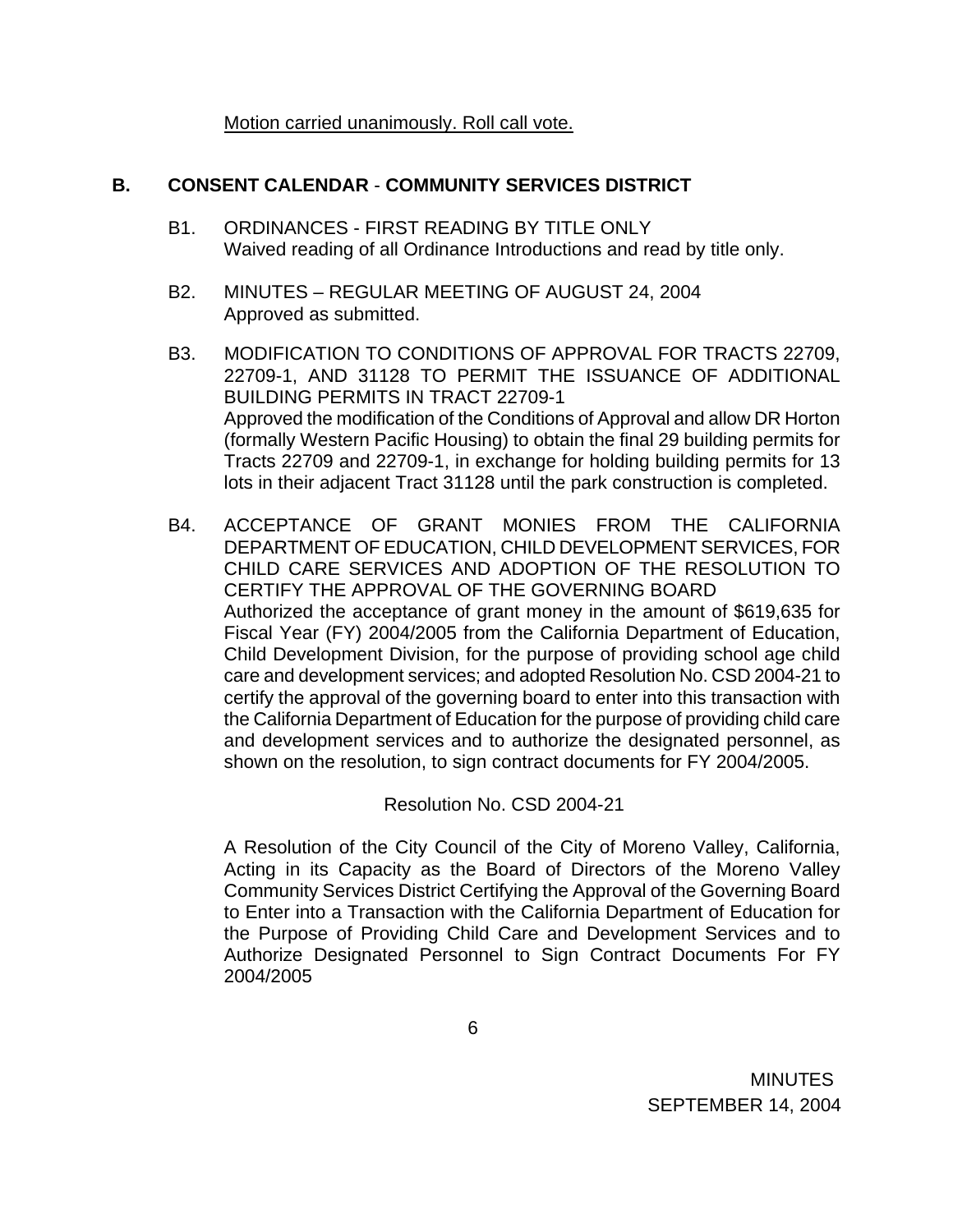### **C. CONSENT CALENDAR** - **COMMUNITY REDEVELOPMENT AGENCY**

- C1. ORDINANCES FIRST READING BY TITLE ONLY Waived reading of all Ordinance Introductions and read by title only.
- C2. MINUTES REGULAR MEETING OF AUGUST 24, 2004 Approved as submitted.

# **D. CONSENT CALENDAR** - **BOARD OF LIBRARY TRUSTEES**

- D1. ORDINANCES FIRST READING BY TITLE ONLY Waived reading of all Ordinance Introductions and read by title on
- D2. MINUTES REGULAR MEETING OF AUGUST 24, 2004 Approved as submitted.

# **E. PUBLIC HEARINGS**

 E1. MAIL BALLOT PROCEEDINGS FOR TRACTS 27593, 29920 AND 31319 (AND ALL THEIR AFFECTED PHASES) FOR: 1) APPROVAL OF THE NATIONAL POLLUTANT DISCHARGE ELIMINATION SYSTEM (NPDES) REGULATORY RATE SCHEDULE; AND 2) INCLUSION INTO COMMUNITY SERVICES DISTRICT ZONE B (RESIDENTIAL STREET LIGHTING) AND APPROVAL OF THE ANNUAL CHARGE; AND MAIL BALLOT PROCEEDING FOR TENTATIVE TRACT 31431 (AND ALL AFFECTED PHASES) FOR APPROVAL OF THE NATIONAL POLLUTANT DISCHARGE ELIMINATION SYSTEM (NPDES) REGULATORY RATE SCHEDULE

President West opened the public testimony portion of the public hearing; there being none, public testimony was closed.

 Council Member White made a motion, seconded by Council Member Batey directing the Secretary to tabulate the ballots. Motion carried 5-0. Roll call vote.

The Secretary announced the results as follows:

 7 Tract 27593 – Zone B – "Yes" Tract 27593 – NPDES – "Yes"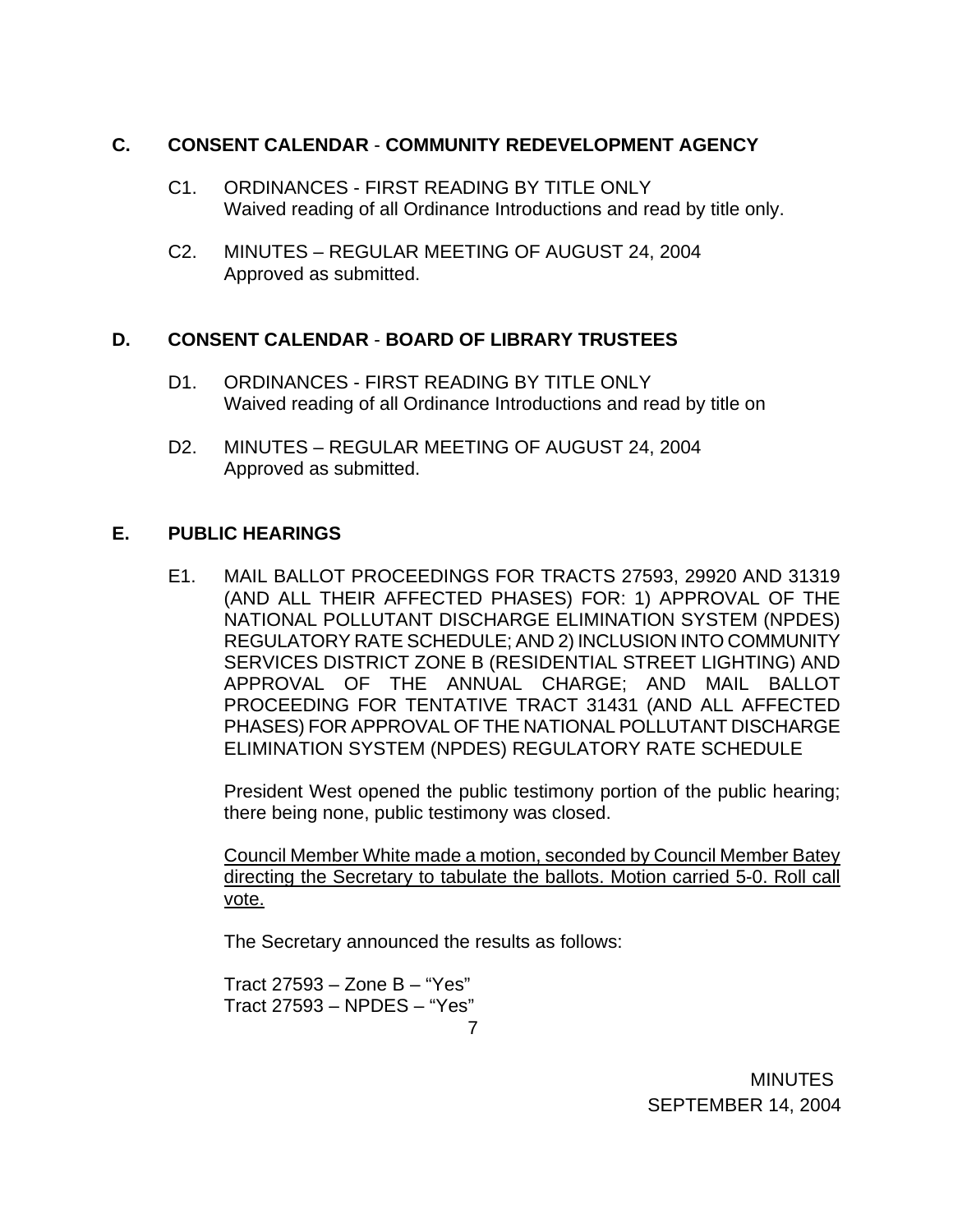Tract 29920 – Zone B – "Yes" Tract 29920 – NPEDS – "Yes"

 Tract 31319 – Zone B – "Yes" Tract 31319 – NPDES – "Yes"

Tract 31431 – NPDES – "Yes"

 Board Member Flickinger made a motion, seconded by Board Member White to verify and accept the results of the mail ballot proceedings as identified on the Official Tally Sheet and Assessor Parcel Number (APN) listing; receive and file with the City Clerk's Office the accepted Official Tally Sheet and APN listing; and authorize and impose the applicable CSD Zone B charge and the NPDES regulatory rate to the tentative tracts participating in each identified program. Motion carried 5-0. Roll call vote.

E2. CONTINUATION OF A PUBLIC HEARING REGARDING AN ASSUMPTION OF JURISDICTION BY CITY COUNCIL FOR A PLOT PLAN APPLICATION (PA04-0004) CONSISTING OF 61 AFFORDABLE APARTMENT UNITS ON A 4.4-ACRE PARCEL OF LAND (3.6 NET ACRES) WITHIN THE R-20 (RESIDENTIAL-20) LAND USE DISTRICT. THE PROPOSED PROJECT, SUBMITTED BY THE APPLICANT, GLOBAL PREMIER INC., IS LOCATED ON THE SOUTHEAST CORNER OF BAY AVENUE AND PAN AM BLVD. (PUBLIC COMMENT PORTION CLOSED)

 Stephen Hernandez, of Global Premier, Inc., spoke on behalf of the applicant.

 Council Member Batey made a motion, seconded by Council Member Flickinger to continue the item to later in the meeting (after Reports section) to allow the applicant to meet with the homeowners to discuss their issues. Motion carried 5-0.

# **G. REPORTS**

### G1. CITY COUNCIL REPORTS ON REGIONAL ACTIVITIES

a) Report on March Joint Powers Authority by Mayor Pro Tem Stewart

Mayor Pro Tem Stewart announced he had hoped to have information to report on the MJPA meeting but due to on overflow crowd at the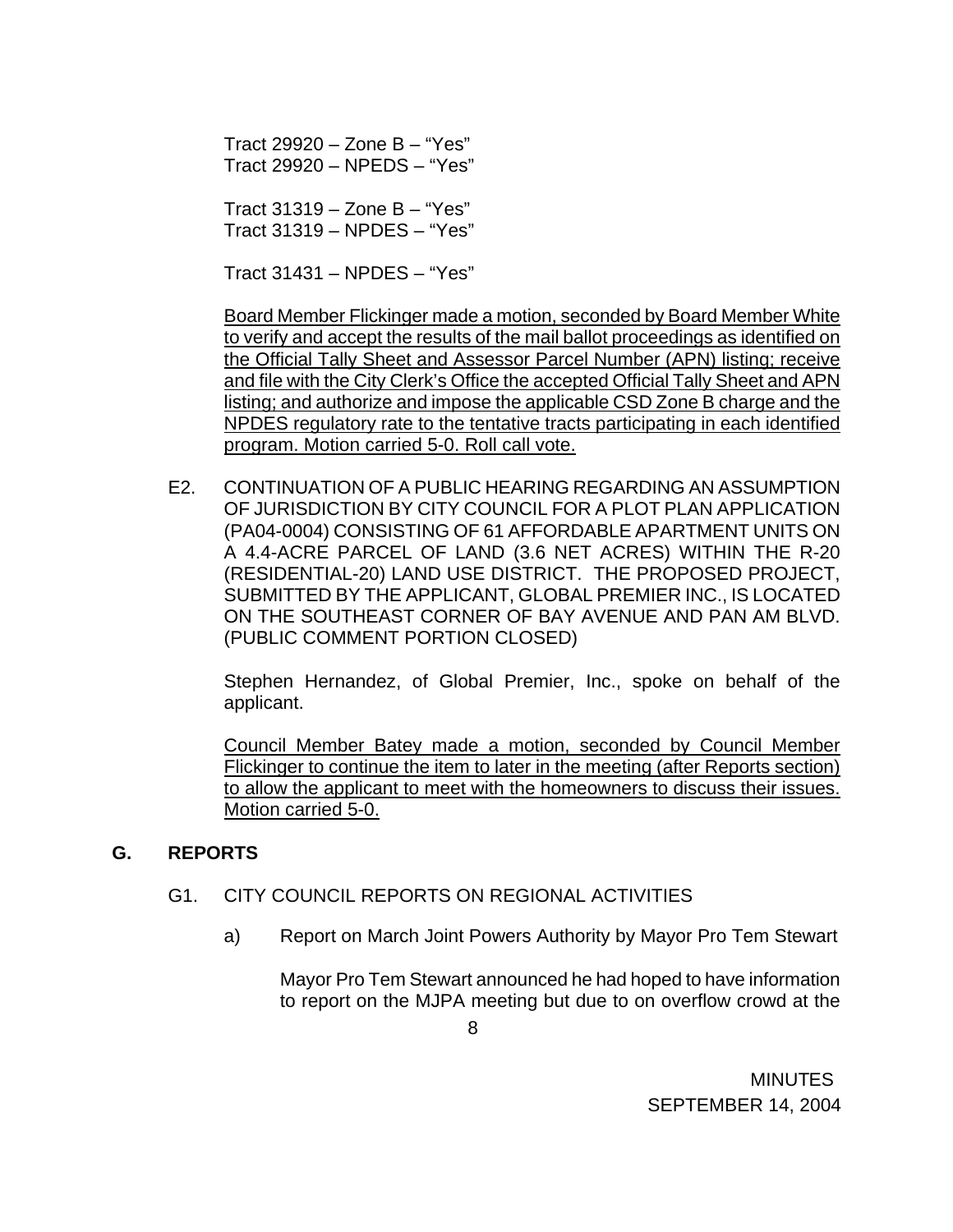meeting it was continued to September 22, 2004

### **AGENDA ORDER**

G3. LEGISLATIVE UPDATE

Mayor West opened the agenda item for public comments; there being none, public comments were closed.

Council Member Batey made a motion, seconded by Mayor Pro Tem Stewart to receive and file. Motion carried unanimously.

- G4. CITY MANAGER'S REPORT None given this evening.
- G5. INTRODUCE ORDINANCE NO. CSD 46 TO ESTABLISH ZONE E-15 (HIGH-SERVICE-LEVEL PARKWAY AND LIMITED FLOOD CONTROL CHANNEL LANDSCAPE MAINTENANCE) SERVICES FOR TRACT 31128 AND APPROVE AND ADOPT RESOLUTION NO. CSD 2004-22 TO AUTHORIZE COLLECTION OF THE APPROVED CSD ZONE E-15 **CHARGE**

 President West opened the agenda item for public comments; there being none, public comments were closed.

 Board Member White made a motion, seconded by Board Member Batey to introduce Ordinance No. CSD 46. Motion carried 5-0. Roll call vote.

Ordinance No. CSD 46

 An Ordinance of the Moreno Valley Community Services District of the City of Moreno Valley, Approving the Establishment of Zone E-15 for the Purpose of Furnishing High-Service Level Parkway and Limited Flood Control Channel Landscape Maintenance Services to Tract No. 31128 and all Associated Phases

Board Member White made a motion, seconded by Board Member Batey to adopt Resolution No. CSD 2004-22. Motion carried 5-0. Roll call vote.

Resolution No. CSD 2004-22

A Resolution of the Community Services District of the City of Moreno Valley,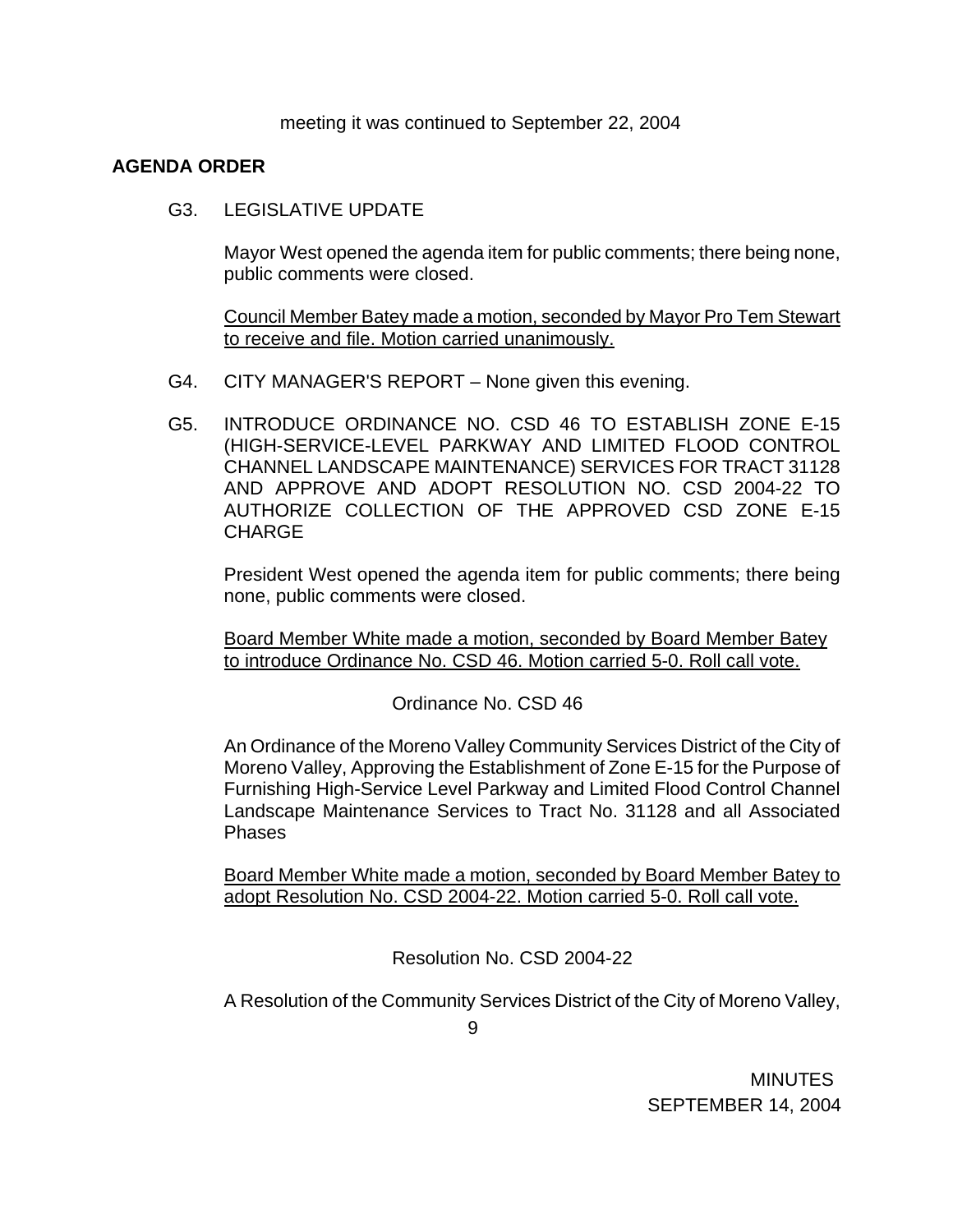California, Approving the Parcel Charge to Provide Zone E-15 (High-Service-Level Parkway and Limited Flood Control Channel Landscape Maintenance) **Services** 

## **RECESS; RECONVENE**

#### G2. 2004 CITIZEN OPINION SURVEY RESULTS

 Mayor West opened the agenda item for public comments. Public comments were received from Pete Bleckert; Ray Hosman; and Victoria Baca.

### **CONTINUATION OF ITEM E2 FROM EARLIER IN THE MEETING**

Council Member Batey made a motion, seconded by Council Member Flickinger to recognize that the proposed plot plan (PA04-0004) for a 61 unit apartment complex within the R-20 (Residential 20) land use district, is exempt from the California Environmental Quality Act pursuant to Section 15332 "In-Fill Development Projects" of the CEQA Guidelines. Motion carried 5-0. Roll call vote.

Council Member Batey made a motion, seconded by Council Member White to adopt City Council Resolution No. 2004-59, thereby approving PA04-0004 (Plot Plan), based on the findings included in the Resolution, **as amended**, to reflect the changes in the memo dated September 14, 2004 – the addition of Conditions of Approval No. 39 & No. 40 and modification of P5, as well as the amendments agreed upon at tonight's meeting - including establishment of a Neighborhood Watch; investigation of traffic calming devices on Bay Avenue and adoption of House Rules comparable or more stringent than those currently in place at the Cottonwood Place apartments, as well as a revision to the Police Department conditions changing the word "should" to "shall". Motion carried 5-0. Roll call vote.

### Resolution No. 2004-59

 A Resolution of the City Council of the City of Moreno Valley, California, Approving PA04-0004, for the Development of a 3.6 Net Acre Parcel of Land into a 61 Unit Affordable Apartment Complex with Accessory Uses

### **H. LEGISLATIVE ACTIONS**

ORDINANCES - 1ST READING AND INTRODUCTION - NONE

<u>10</u>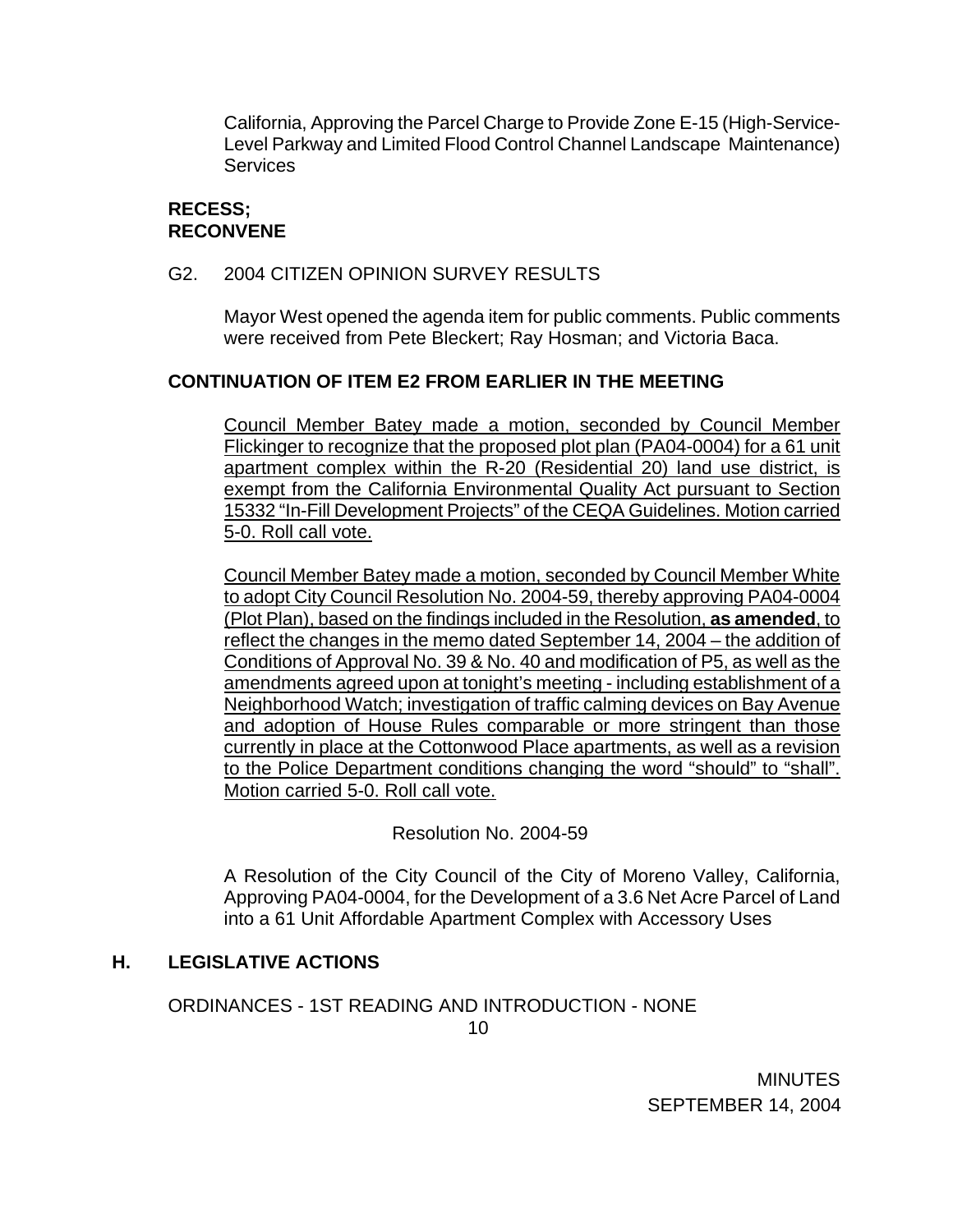# ORDINANCES - 2ND READING AND ADOPTION - NONE

ORDINANCES - URGENCY ORDINANCES – NONE

# RESOLUTIONS – NONE

## PUBLIC COMMENTS **ON ANY SUBJECT NOT ON THE AGENDA** UNDER THE JURISDICTION OF THE CITY COUNCIL ARE AS FOLLOWS:

### Angel Florence – 11430 Count Fleet Court

1) Color of her store – Homeland Tactical Supply – wants to show her patriotism

#### Jim Buchwald - 13742 McDonnell St.

- 1) Fire hydrant on corner of Elsworth and Bay St. thanked Council for getting it fixed
- 2) Mess on corner of Frederick and Bay

#### Michael Lanitis – Address matter of record

1) Supports Daryl Terrell in his campaign for City Council

#### Wybe Schaefsma – Address matter of record

1) Utility Tax

### Pete Bleckert – Address matter of record

- 1) Candidate for District 1
- 2) City's waste of money funding of Chamber of Commerce
- 3) Riverside Raceway & Redevelopment funds funds should have gone to schools

### Priscilla Banks – Address matter of record

- 1) Measures M and N
- 2) New Recreation & Conference Center

#### Victoria Baca – Address matter of record

1) Measure M

### Louise Palomarez – Address matter of record

- 1) Measure M feels City Council using scare tactics
- 2) Recreation & Conference center
- Bob Palomarez Address matter of record
- 1) Vote in November City needs change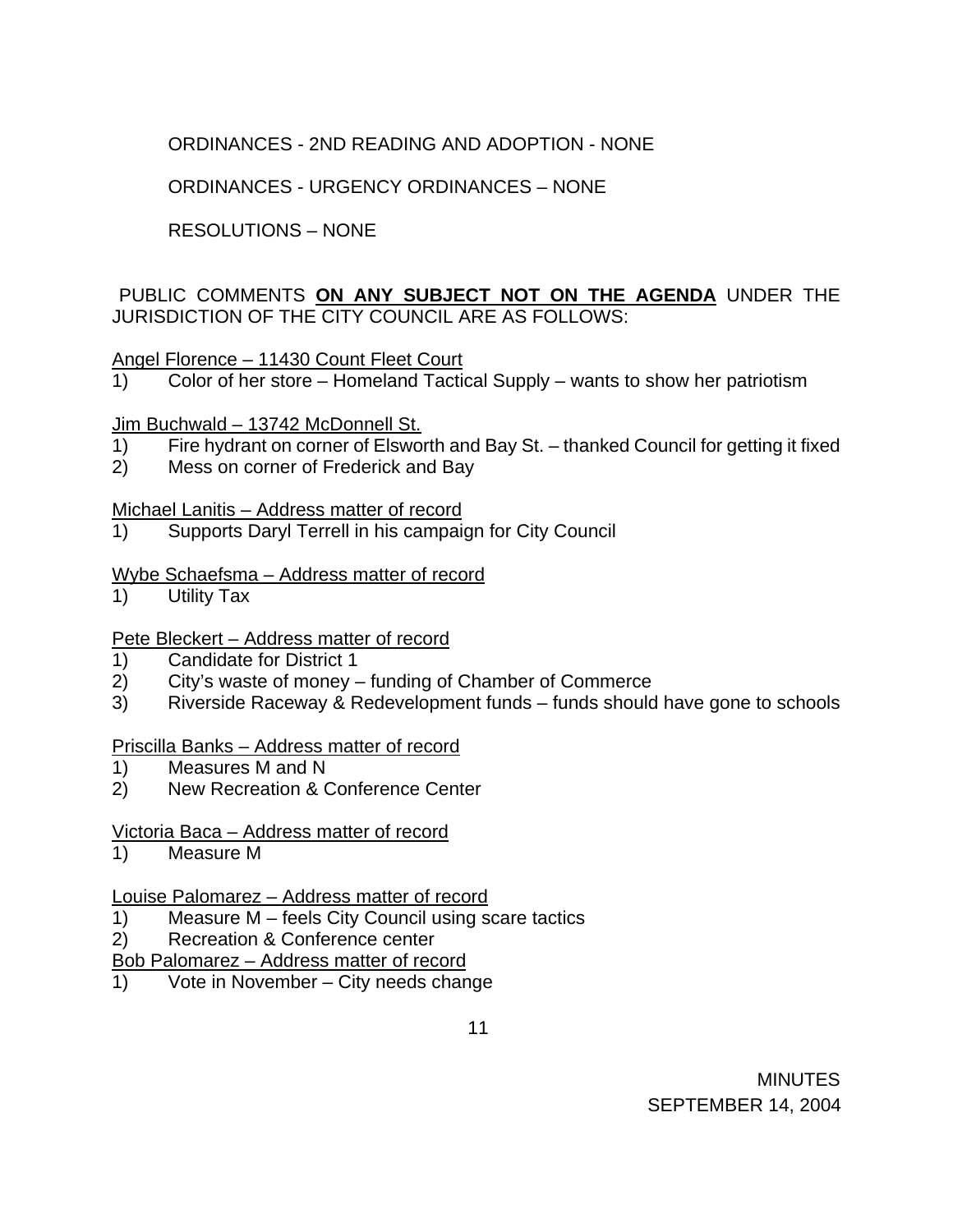### Ray Hosman – Address matter of record

- 1) Citizen's survey contacted twice
- 2) Measure M

# Margaret Adkins – 15774 Wedow Dr.

- 1) Presented petition to Council on behalf of Angel Florence regarding Code Enforcement Issue
- 2) Color of Homeland Tactical Supply building would like exemption

# **CLOSING COMMENTS AND/OR REPORTS OF THE CITY COUNCIL, COMMUNITY SERVICES DISTRICT, OR COMMUNITY REDEVELOPMENT AGENCY**

# Council Member Batey

- 1) Spoke with Ms. Florence regarding the color of her building feels a standard should apply to all or none
- 2) Requested information from code staff regarding policy on maintaining swimming pools – stated staff should physically check the condition of the pool and not rely on aerial photographs
- 3) Stated speakers have put out mistruths regarding the Utility Tax the tax relates directly to Public Safety and the quality of life in Moreno Valley – residents need to be informed

Council Member White

- 1) Inquired of staff if individual needs a permit to re-paint a building
- 2) Stated lies are being told by some people truth needs to be told by proponents of Measure M and Measure N
- 3) Measure M Utility Tax 10.6 million will be lost if Measure M passes and services will have to be cut
- 4) Stated library funds are coming from a State grant
- 5) Invited people to look at the budget and ask questions
- 6) Former skate park on Indian Street did not belong to the City
- 7) Wished Council candidates well on their campaigns and asked them to please tell the truth

# Mayor Pro Tem Stewart

1) Responded to resident who stated public safety was not a priority with the Council – asked them to look at the Public Safety and Animal Control buildings that were built by the City – look at fire stations that have been built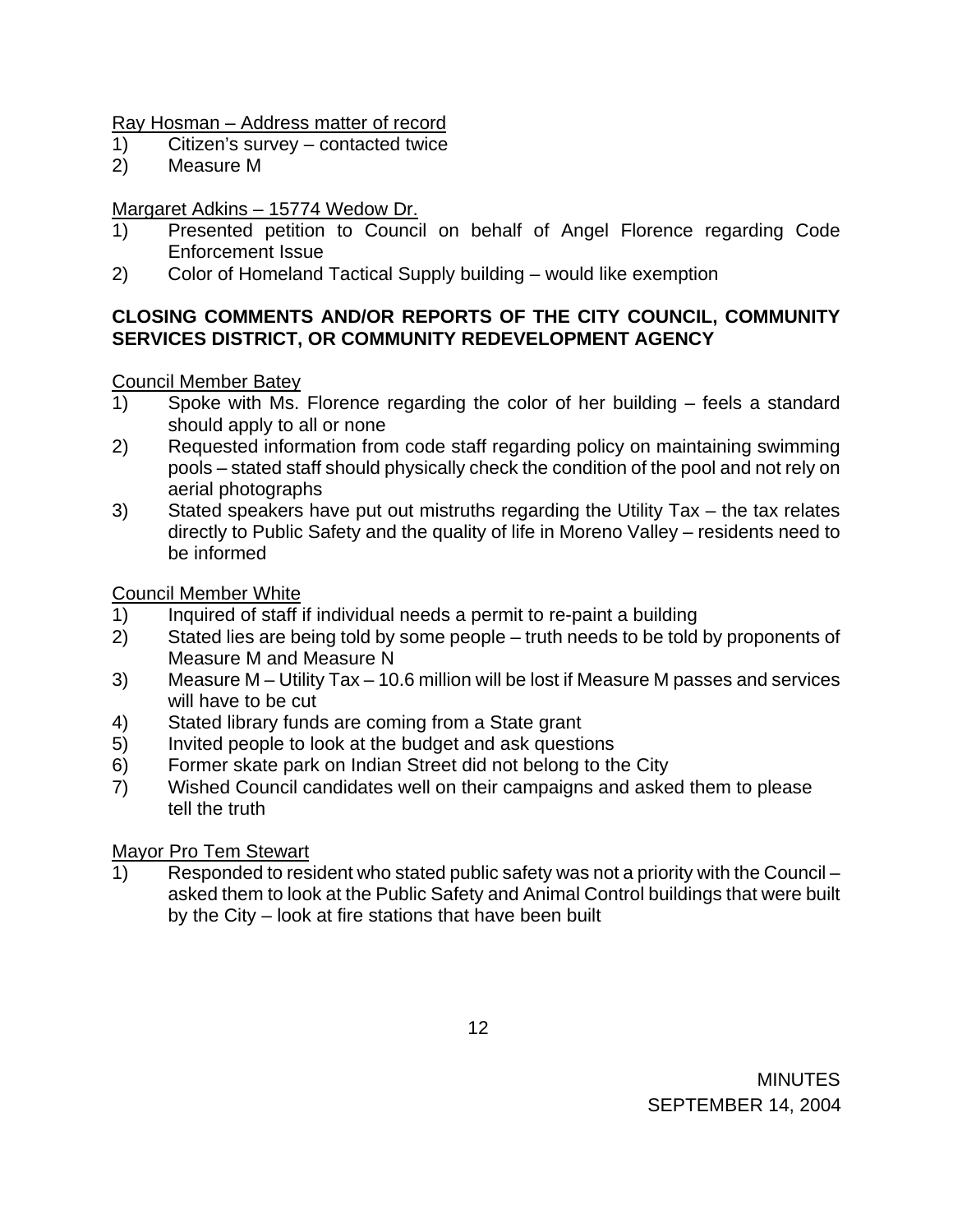- 2) Stated that none of the current Council Members as well as City staff were in office in1987 when the mall was formed – the reason the mall did not do well was the downturn in the economy as well as the reduction at March Air Base
- 3) Groundbreaking in October for the new 16 screen movie theater coming to the Towngate area and possibly a large bookstore will be housed in the movie theater
- 4) Stated the Utility Tax was not responsible for Target leaving Moreno Valley City of Riverside's residential electric rates are 25% less than Southern California Edison's rates in Moreno Valley – City of Riverside gave Target a break on their electric rates which is saving them six digits
- 5) Announced a lawsuit was filed by the opponents of Measure N successful in getting the ballot arguments revised so the facts will be as they should be
- 6) Soccer fields and softball fields coming to March using land that is costing the City very little
- 7) The facts will come out on the Utility Tax

# Council Member Flickinger

- 1) Stated destruction of political signs is a crime asked Police Department and City employees to look for and report any such activity
- 2) School overcrowding is being dealt with new schools will be built new residential development must go to the school district for approval
- 3) It is not the City's fault when businesses leave town
- 4) City does not owe any money on the Mall
- 5) Recreation & Conference Center will put a gymnasium across the street from a lowincome neighborhood and will provide services to at-risk children
- 6) Announced the Parks & Recreation Department has once again won first place for "Best Community Event" in Riverside County for the Fourth of July Celebration and Family Fun Fest
- 7) Seven members of the City of Moreno Valley Emergency Response Team are being deployed to Florida with Federal Emergency Management Agency to help hurricane victims
- 8) Rancho Verde High School traffic issues are being dealt with traffic is being directed at the entrance to the school by flaggers until the temporary signal can be put in and a new decorative metal fence will be installed
- 9) Illegal "Used Car Lot" on Alessandro Boulevard is also being dealt with red curbs will be painted around the driveways and 2-hr. parking signs will be installed
- 10) Riverside County Vector Control is working with the City to provide abatement pertaining to the West Nile Virus - City's Code Enforcement department is responding quickly to any calls regarding standing water
- 11) Announced she is chairing the committee to defeat Measure "N" Riverside Sheriff's Association has joined in the cause to defeat the measure